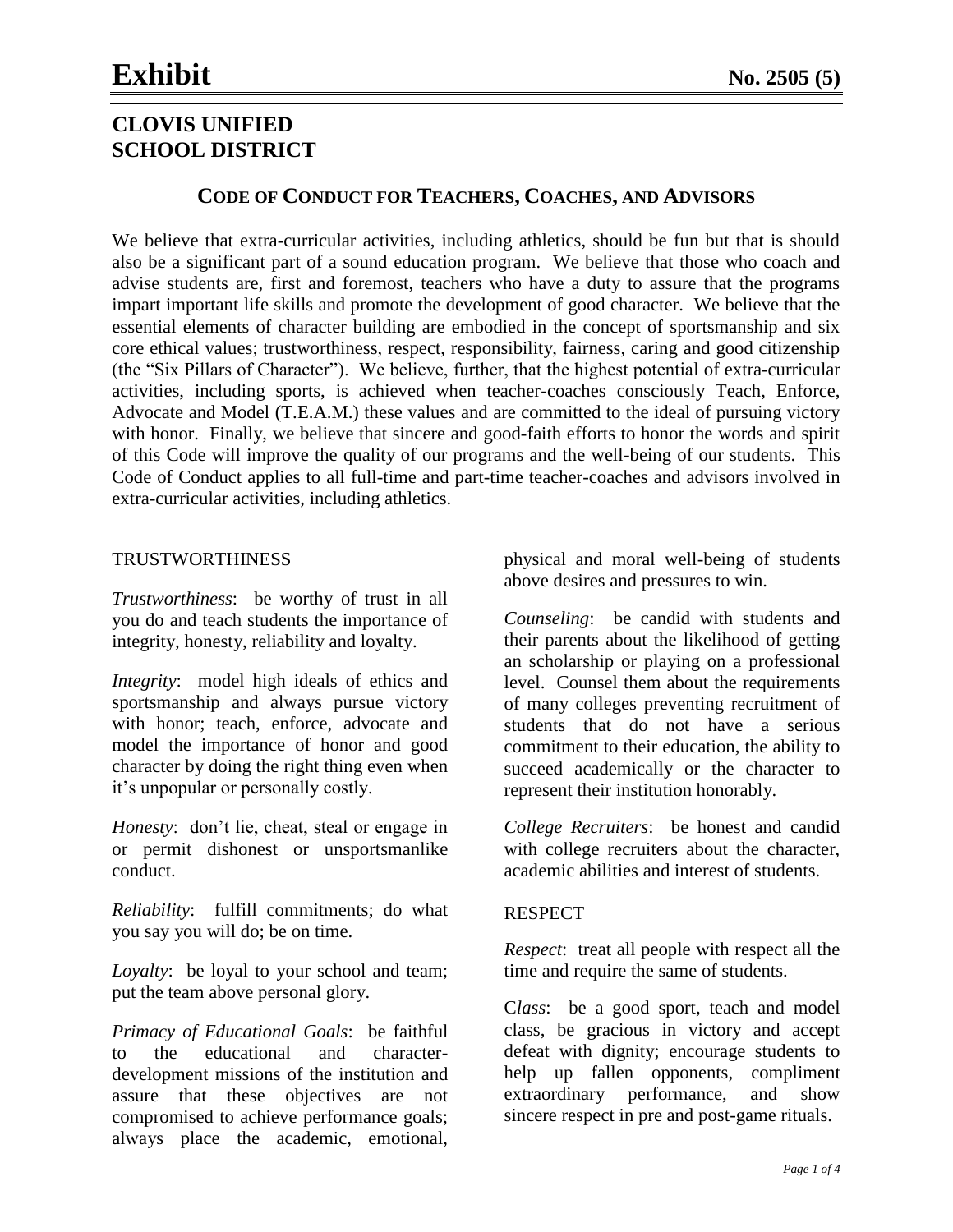*Taunting*: don't engage in or allow trashtalking, taunting, boastful celebrations, or other actions that demean individuals or the activity.

*Respect Officials*: treat contest officials with respect; don't complain about or argue with official calls or decisions during or after an event.

*Respect Parents*: treat the parents of students with respect; be clear about your expectations, goals and policies and maintain open lines of communication.

*Profanity*: don't engage in or permit profanity or obscene gestures during practices and events, on team buses, or in any other situation where the behavior could reflect badly on the school or its programs.

*Positive Coaching/Advising*: use positive methods to make the experience enjoyable for students, increase self-esteem and foster a love and appreciation for the activity. Refrain from physical or psychological intimidation, verbal abuse, and conduct that is demeaning to students or others.

*Effort and Teamwork*: encourage students to pursue victory with passion, to think and play as a team, to do their best and continually improve through personal effort and discipline. Discourage selfishness and put less emphasis on the final outcome of the contest.

*Professional Relationship*: maintain appropriate, professional relationships with students and respect proper teacher-student boundaries. Sexual or romantic contact with students is strictly forbidden as is verbal or physical conduct of a sexual nature directed to or in view of students.

### RESPONSIBILITY

*Life Skills*: always strive to enhance the physical, mental, social and moral development of students and teach them positive life skills that will help them become well-rounded, successful and socially responsible.

*Advocate Education*: advocate the importance of education beyond eligibility standards and work with faculty and parents to help students set and achieve academic goals.

*Advocate Honor*: prominently discuss the importance of character, ethics and sportsmanship in materials about the athletic program and vigorously advocate the concept of pursuing victory with honor in all communications.

*Good Character*: foster the development of good character by teaching, enforcing, advocating and modeling (T.E.A.M.) high standards of ethics and sportsmanship and the Six Pillars of Character.

*Role Modeling*: be a worthy role model; always be mindful of the high visibility and great influence you have as a teacher/coach/advisor and consistently conduct yourself in private and coaching situations in a manner that exemplifies all you want your students to be.

*Personal Conduct*: refrain from profanity, disrespectful conduct, and the use of alcohol or tobacco in front of students or other situations where your conduct could undermine your positive impact as a role model.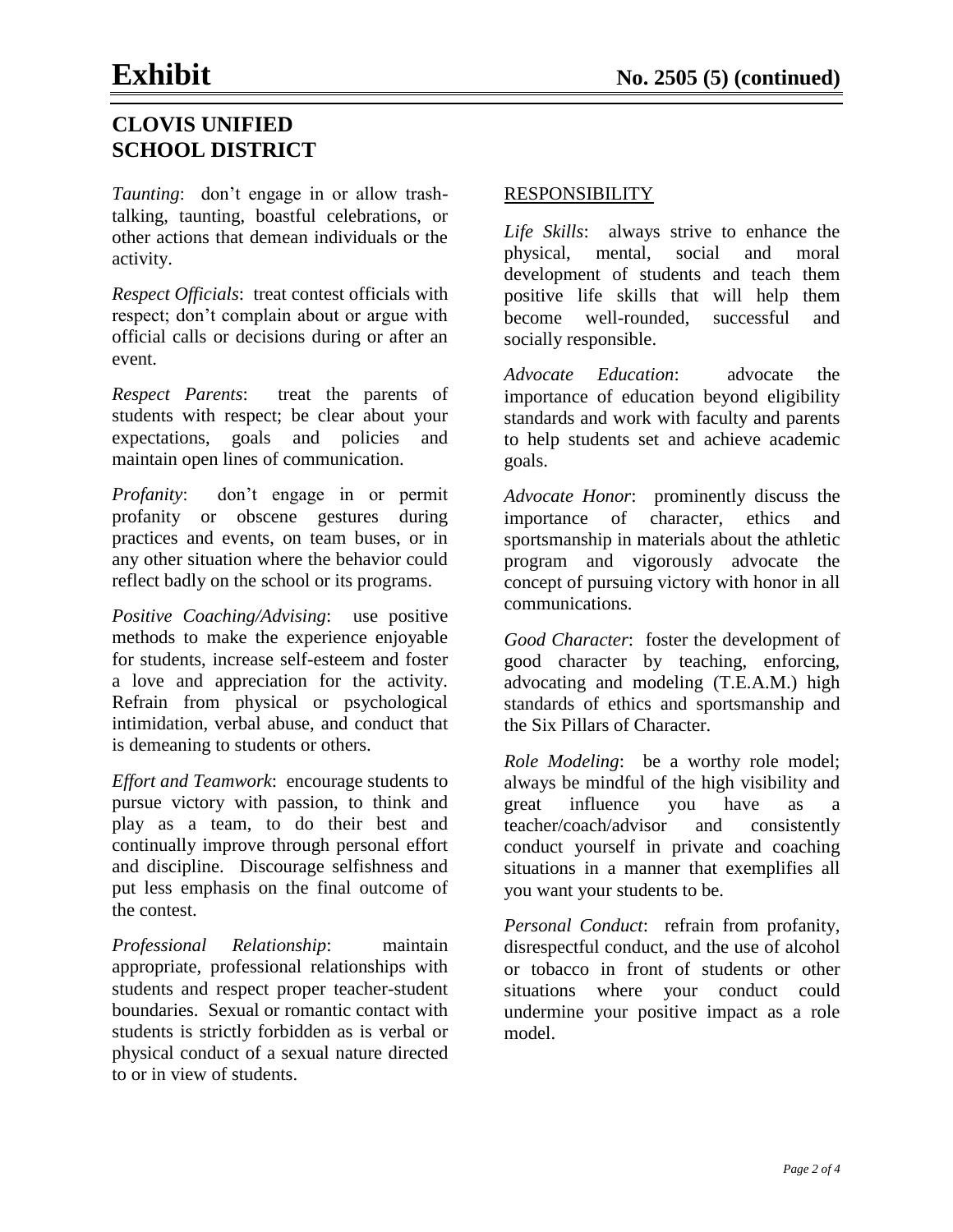*Competence*: strive to improve coaching competence and acquire increasing proficiency in coaching/advising principles and current strategies, character-building techniques, and first-aid and safety.

*Knowledge of Rules*: maintain a thorough knowledge of current game and competition rules and assure that your students know and understand the rules.

*Positive Environment*: strive to provide challenging, safe, enjoyable and successful experiences for the athletes by maintaining an environment that is physically and emotionally safe.

*Safety and Health*: be informed about basic first aid principles and the physical capacities and limitations of the age-group coached.

*Unhealthy Substances*: educate students about the dangers and prohibit the use of unhealthy and illegal substances including alcohol, tobacco and recreational or performance-enhancing drugs.

*Eating Disorders*: counsel students about the dangers of and be vigilant for signs of eating disorders or unhealthy techniques to gain, lose or maintain weight.

*Physician's Advice*: seek and follow the advice of a physician when determining whether an injured student is ready to participate.

*Privilege to Compete*: assure that students understand that participation in extracurricular programs, including athletics, is a privilege, not a right, and that they are expected to represent their school, team and teammates with honor, on and off the field. Require your students to consistently exhibit good character and conduct themselves as positive role models.

*Self-Control*: control your ego and emotions; avoid displays of anger and frustration; don't retaliate.

*Integrity of the Game*: protect the integrity of the activity; don't gamble or associate with professional gamblers.

*Enforcing Rules*: enforce this Code of Conduct consistently in all related activities and venues even when the consequences are high.

*Protect Athletes*: put the well-being of students above other considerations and take appropriate steps to protect them from inappropriate conduct.

*Access*: help make a broad spectrum of activities experiences available to all diverse communities.

*Improper Commercialism*: be sensitive to and avoid unwholesome commercialism including inappropriate exploitation of your name or the name of the school and undue financial dependence on corporate entities.

### FAIRNESS

*Fair and Open*: be fair in competitive situations, selecting a team, disciplinary issues and all other matters; be open-minded and willing to listen and learn.

### CARING

*Safe Competition*: put safety and health considerations above the desire to win; never permit students to intentionally injure any player or engage in reckless behavior that might cause injury to themselves or others.

*Caring Environment*: demonstrate concern for students as individuals and encourage them to look out for one another and think and act as a team.